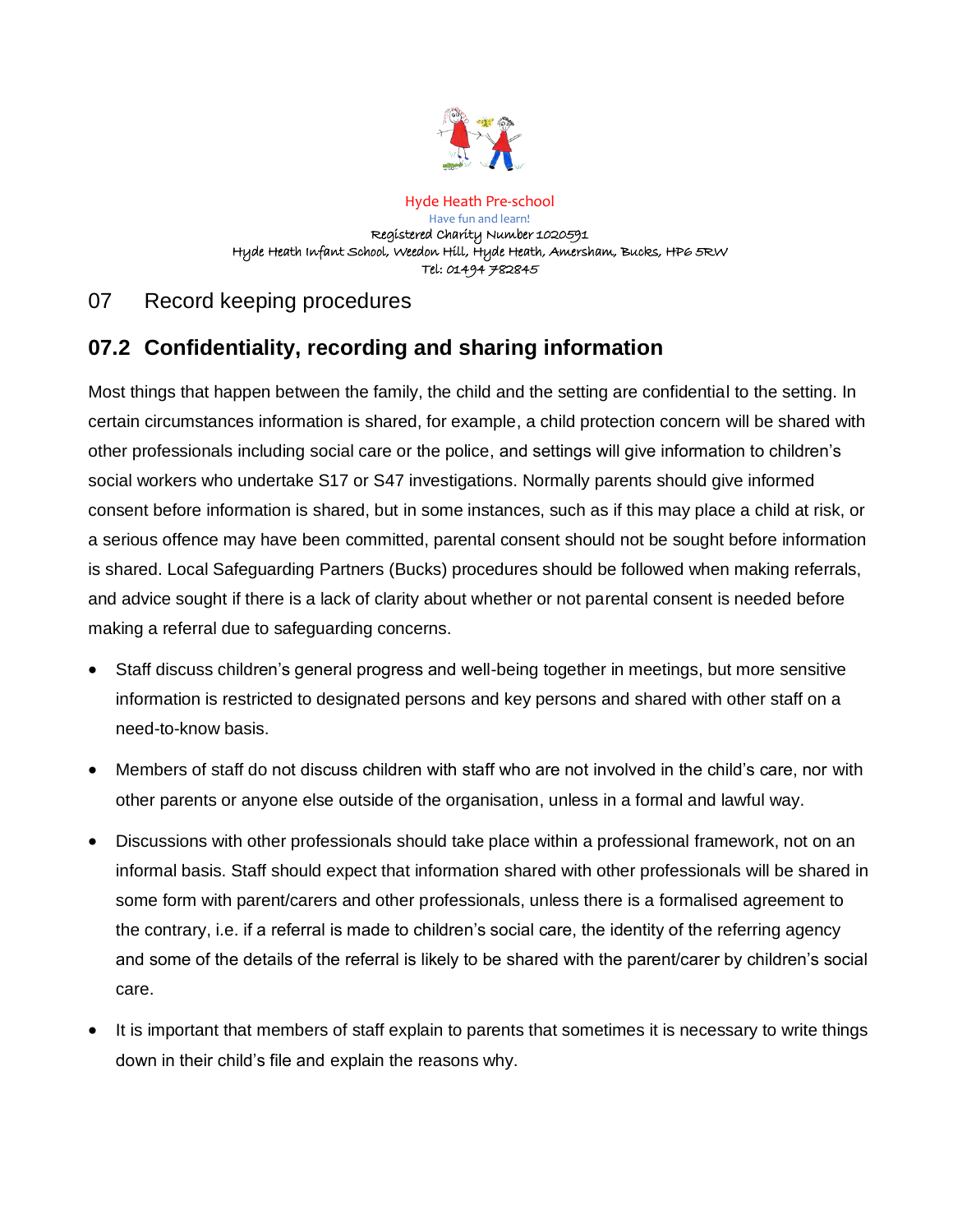- When recording general information, staff should ensure that records are dated correctly and the time is included where necessary, and signed.
- Welfare/child protection concerns are recorded on 6.1b Safeguarding incident reporting form July 21. Information is clear and unambiguous (fact, not opinion), although it may include the practitioner's thoughts on the impact on the child.
- Records are non-judgemental and do not reflect any biased or discriminatory attitude.
- Not everything needs to be recorded, but significant events, discussions and telephone conversations must be recorded at the time that they take place.
- Recording should be proportionate and necessary.
- When deciding what is relevant, the things that cause concern are recorded as well as action taken to deal with the concern. The appropriate recording format is filed within the child's file.
- Information shared with other agencies is done in line with these procedures.
- Where a decision is made to share information (or not), reasons are recorded.
- Staff may use a computer to type reports, or letters. Where this is the case, the typed document is deleted from the computer and only the hard copy is kept.
- Electronic copy is downloaded onto a disc, labelled with the child's name and stored in the child's file. No documents are kept on a hard drive because computers do not have facilities for confidential user folders.
- The setting is registered with the Information Commissioner's Office (ICO). Staff are expected to follow guidelines issued by the ICO, at <https://ico.org.uk/for-organisations/guidance-index/>
- Additional guidance in relation to information sharing about adults is given by the Social Care Institute for Excellence, at [www.scie.org.uk/safeguarding/adults/practice/sharing-information](http://www.scie.org.uk/safeguarding/adults/practice/sharing-information)
- Staff should follow guidance including Working Together to Safeguard Children (DfE 2018); Information Sharing: Advice for Practitioners Providing Safeguarding Services to Children, Young People, Parents and Carers 2018 and What to do if you're Worried a Child is Being Abused (HMG 2015)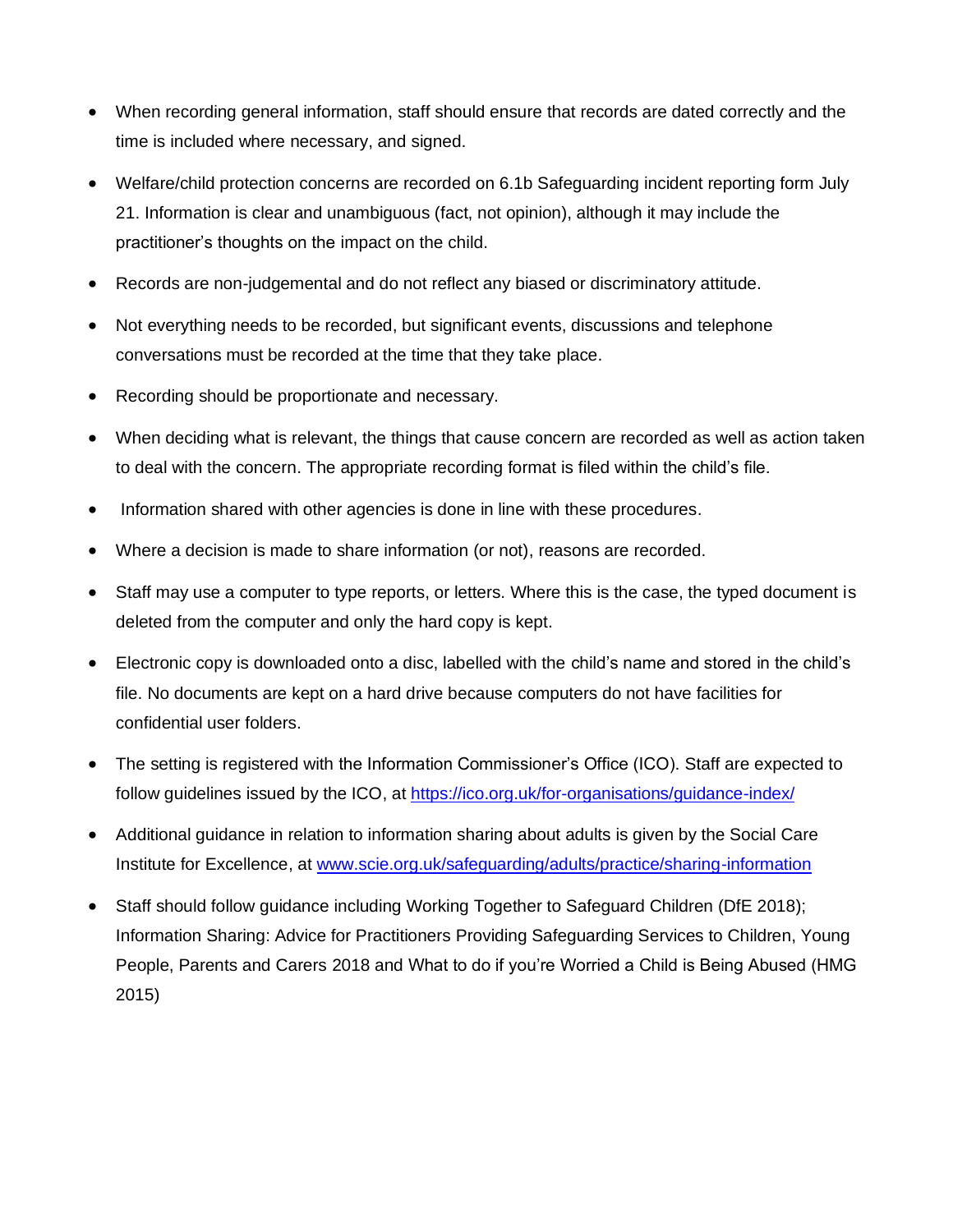# **Confidentiality definition**

- Personal information of a private or sensitive nature, which is not already lawfully in the public domain or readily available from another public source, and has been shared in a relationship, where the person giving the information could reasonably expect it would not be shared with others.
- Staff can be said to have a 'confidential relationship' with families. Some families share information about themselves readily; members of staff need to check whether parents regard this information as confidential or not.
- Parents sometimes share information about themselves with other parents as well as staff; the setting cannot be held responsible if information is shared beyond those parents whom the person has confided in.
- Information shared between parents in a group is usually bound by a shared agreement that the information is confidential and not discussed outside. The setting manager is not responsible should that confidentiality be breached by participants.
- Where third parties share information about an individual; staff need to check if it is confidential, both in terms of the party sharing the information and of the person whom the information concerns.
- Information shared is confidential to the setting.
- Practitioners ensure that parents/carers understand that information given confidentially will be shared appropriately within the setting (for instance with a designated person, during supervision) and should not agree to withhold information from the designated person or their line manager.

## **Breach of confidentiality**

- A breach of confidentiality occurs when confidential information is not authorised by the person who provided it, or to whom it relates, without lawful reason to share.
- The impact is that it may put the person in danger, cause embarrassment or pain.
- It is not a breach of confidentiality if information was provided on the basis that it would be shared with relevant people or organisations with lawful reason, such as to safeguard an individual at risk or in the public interest, or where there was consent to the sharing.
- Procedure 07.1 Children's records and data protection must be followed.

## *Exception*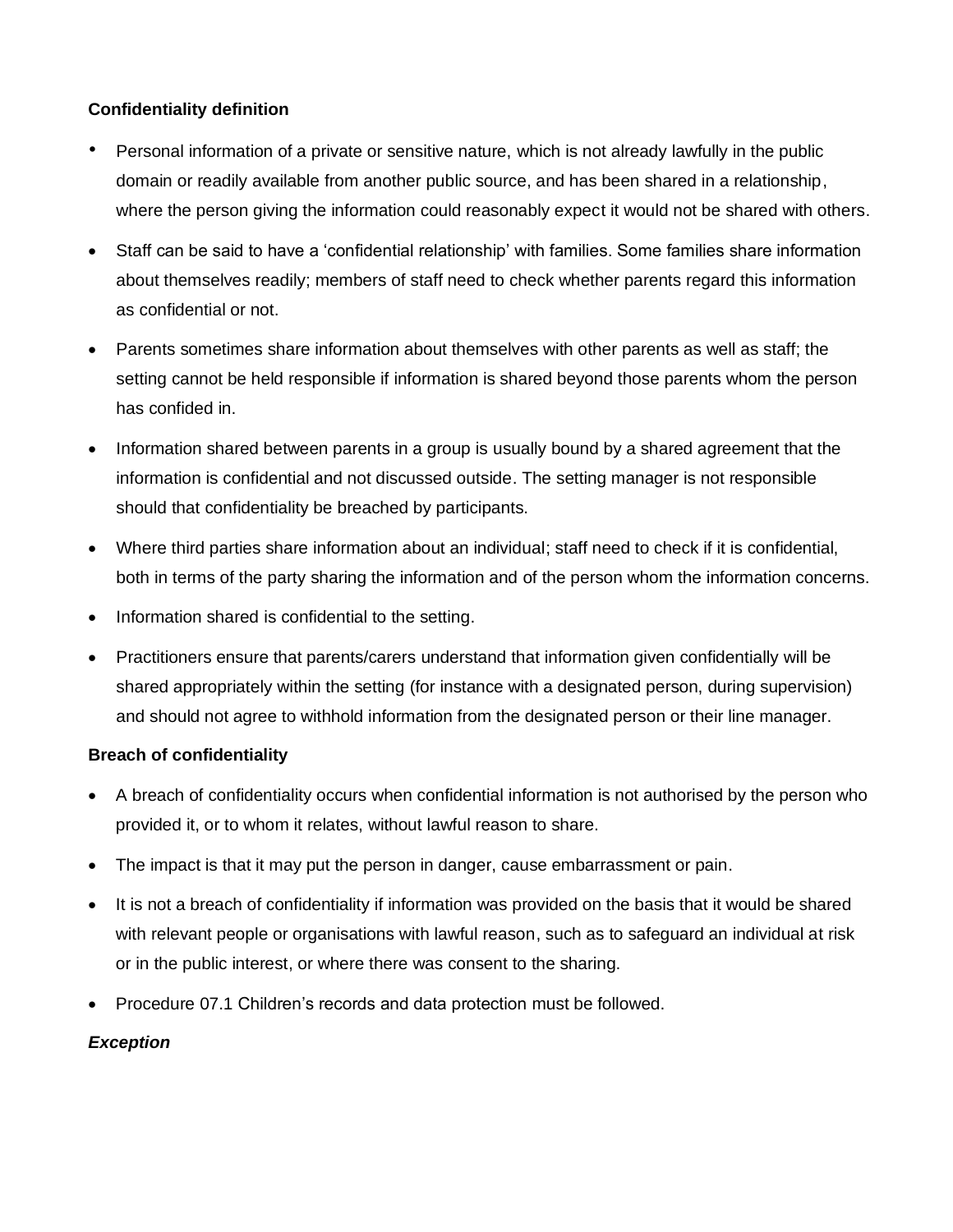- GDPR enables information to be shared lawfully within a legal framework. The Data Protection Act 2018 balances the right of the person about whom the data is stored with the possible need to share information about them.
- The Data Protection Act 2018 contains "safeguarding of children and individuals at risk" as a processing condition enabling "special category personal data" to be processed and to be shared. This allows practitioners to share without consent if it is not possible to gain consent, if consent cannot reasonably be gained, or if gaining consent would place a child at risk.
- Confidential information may be shared without authorisation either from the person who provided it or to whom it relates, if it is in the public interest and it is not possible or reasonable to gain consent or if gaining consent would place a child or other person at risk. The Data Protection Act 2018 enables data to be shared to safeguard children and individuals at risk. Information may be shared to prevent a crime from being committed or to prevent harm to a child, Information can be shared without consent in the public interest if it is necessary to protect someone from harm, prevent or detect a crime, apprehend an offender, comply with a Court order or other legal obligation or in certain other circumstances where there is sufficient public interest.
- Sharing confidential information without consent is done only in circumstances where consideration is given to balancing the needs of the individual with the need to share information about them.
- When deciding if public interest should override a duty of confidence, consider the following:
	- is the intended disclosure appropriate to the relevant aim?
	- what is the vulnerability of those at risk?
	- is there another equally effective means of achieving the same aim?
	- is sharing necessary to prevent/detect crime and uphold the rights and freedoms of others?
	- is the disclosure necessary to protect other vulnerable people?

The decision to share information should not be made as an individual, but with the backing of the designated person who can provide support, and sometimes ensure protection, through appropriate structures and procedures.

### **Obtaining consent**

Consent to share information is not always needed. However, it remains best practice to engage with people to try to get their agreement to share where it is appropriate and safe to do so.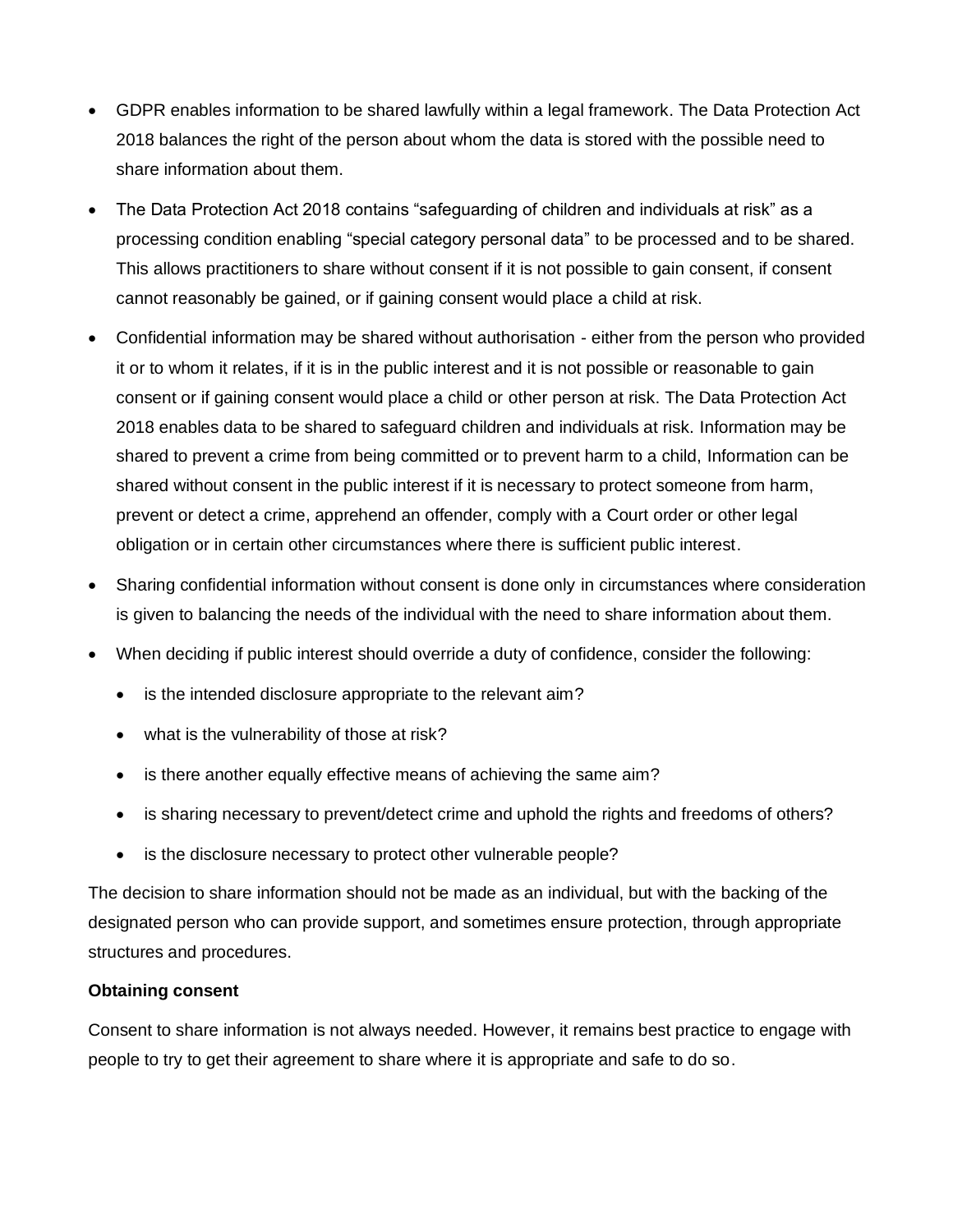Using consent as the lawful basis to store information is only valid if the person is fully informed and competent to give consent and they have given consent of their own free will, and without coercion from others, Individuals have the right to withdraw consent at any time.

You should not seek consent to disclose personal information in circumstances where:

- someone has been hurt and information needs to be shared quickly to help them
- obtaining consent would put someone at risk of increased harm
- obtaining consent would prejudice a criminal investigation or prevent a person being questioned or caught for a crime they may have committed
- the information must be disclosed regardless of whether consent is given, for example if a Court order or other legal obligation requires disclosure

# **NB. The serious crimes indicated are those that may harm a child or adult; reporting confidential information about crimes such as theft or benefit fraud are not in this remit.**

- Settings are not obliged to report suspected benefit fraud or tax evasion committed by clients, however, they are obliged to tell the truth if asked by an investigator.
- Parents who confide that they are working while claiming should be informed of this and should be encouraged to check their entitlements to benefits, as they it may be beneficial to them to declare earnings and not put themselves at risk of prosecution.

### **Consent**

- Parents share information about themselves and their families. They have a right to know that any information they share will be regarded as confidential as outlined in 07.1a Privacy notice. They should also be informed about the circumstances, and reasons for the setting being under obligation to share information.
- Parents are advised that their informed consent will be sought in most cases, as well as the circumstances when consent may not be sought, or their refusal to give consent overridden.
- Where there are concerns about whether or not to gain parental consent before sharing information, for example when making a Channel or Prevent referral the setting manager must inform their line manager for clarification before speaking to parents
- Consent must be informed that is the person giving consent needs to understand why information will be shared, what will be shared, who will see information, the purpose of sharing it and the implications for them of sharing that information.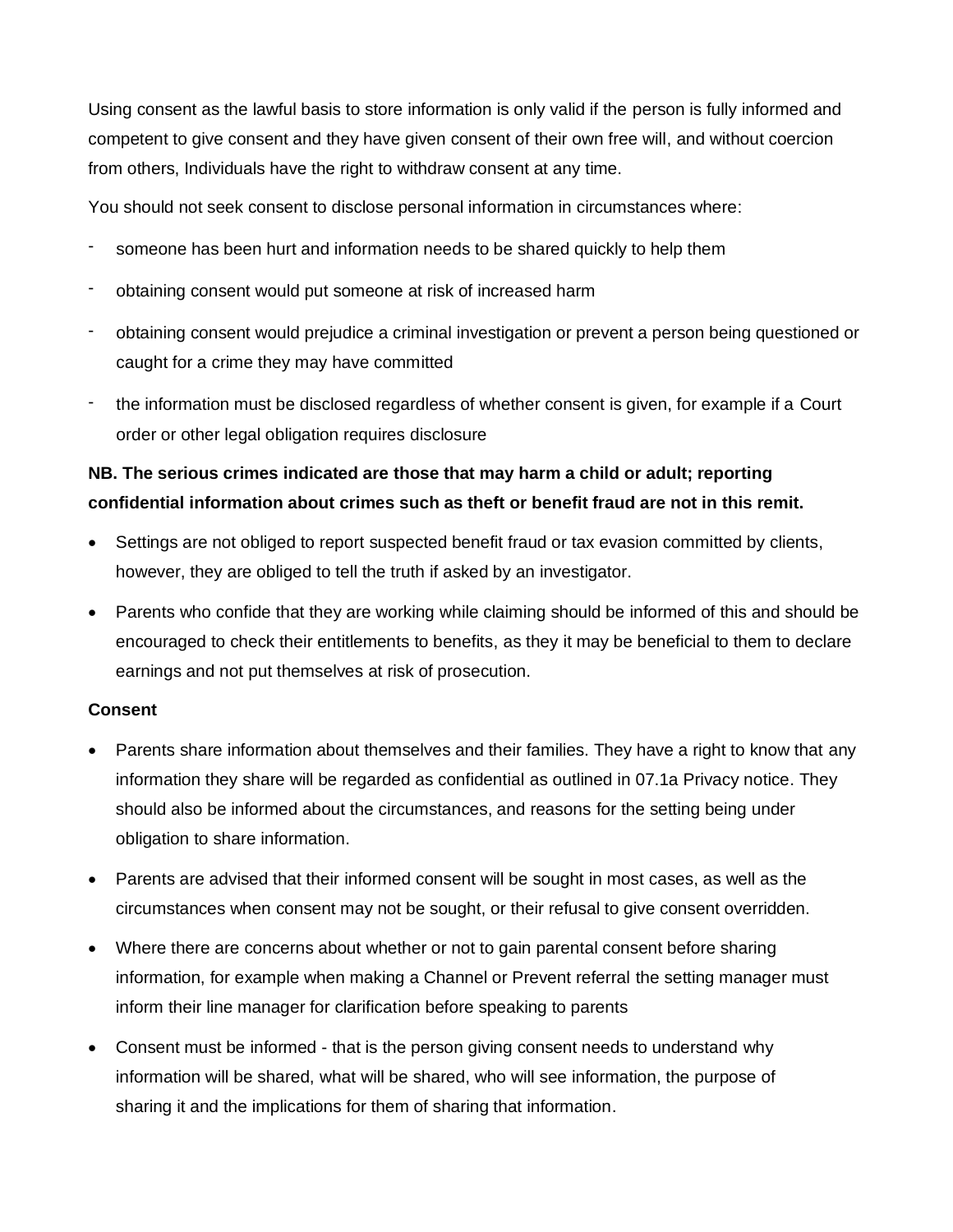### **Separated parents**

- Consent to share need only be sought from one parent. Where parents are separated, this would normally be the parent with whom the child resides.
- Where there is a dispute, this needs to be considered carefully.
- Where the child is looked after, the local authority, as 'corporate parent' may also need to be consulted before information is shared.

## **Age for giving consent**

- A child may have the capacity to understand why information is being shared and the implications. For most children under the age of eight years in a nursery or out of school childcare context, consent to share is sought from the parent, or from a person who has parental responsibility.
- Young persons (16-19 years) are capable of informed consent. Some children from age 13 onwards may have capacity to consent in some situations. Where they are deemed not to have capacity, then someone with parental responsibility must consent. If the child is capable and gives consent, this may override the parent's wish not to give consent.
- Adults at risk due to safeguarding concerns must be deemed capable of giving or withholding consent to share information about them. In this case 'mental capacity' is defined in terms of the Mental Capacity Act 2005 Code of Practice (Office of the Public Guardian 2007). It is rare that this will apply in the context of the setting.

### **Ways in which consent to share information can occur**

- Policies and procedures set out the responsibility of the setting regarding gaining consent to share information, and when it may not be sought or overridden.
- Information in leaflets to parents, or other leaflets about the provision, including privacy notices.
- Consent forms signed at registration (for example to apply sun cream).
- Notes on confidentiality included on every form the parent signs.
- Parent signatures on forms giving consent to share information about additional needs, or to pass on child development summaries to the next provider/school.

### **Further guidance**